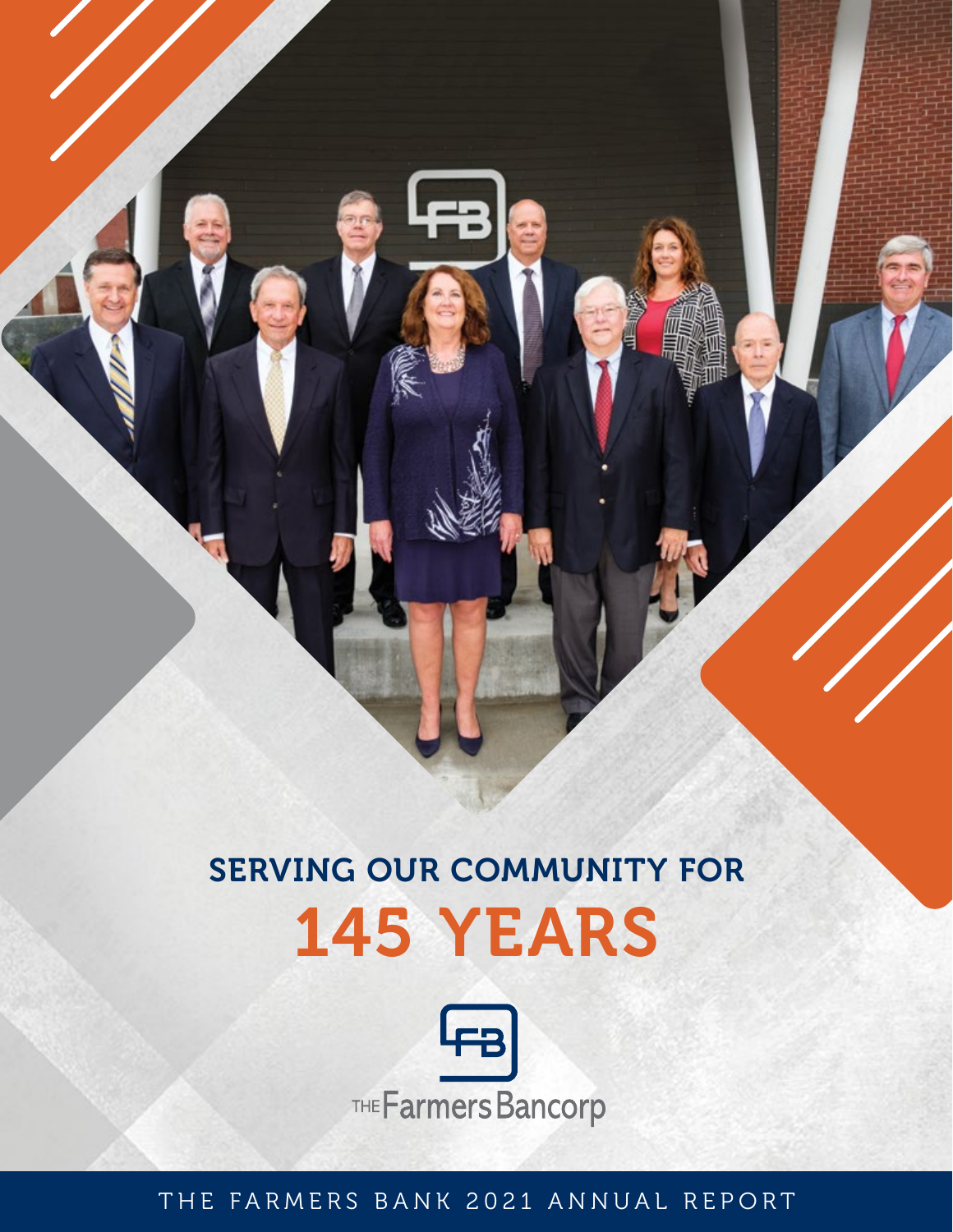# Our Mission, Purpose, Vision and Core Values

## OUR PURPOSE

To care, educate and serve to inspire a better future for all.

## OUR VISION

Every customer brings every account and all their friends.

### OUR CORE VALUES

Choose joy and spread fun

Embrace change

Everyone you touch knows you care

Live your word

Quiet competence

## **CONTENTS**

| 145 Years of Growth, Service & Support 6-7                                |
|---------------------------------------------------------------------------|
| Directors and Officers of The Farmers<br>Bank and The Farmers Bancorp 8-9 |
|                                                                           |
|                                                                           |

Front Cover Photo – The Farmers Bank Board of Directors (Not pictured: Gregory J. Cagnassola)

Back Cover Photo – The Farmers Bank Management Committee

Photos by XJamesRamos.com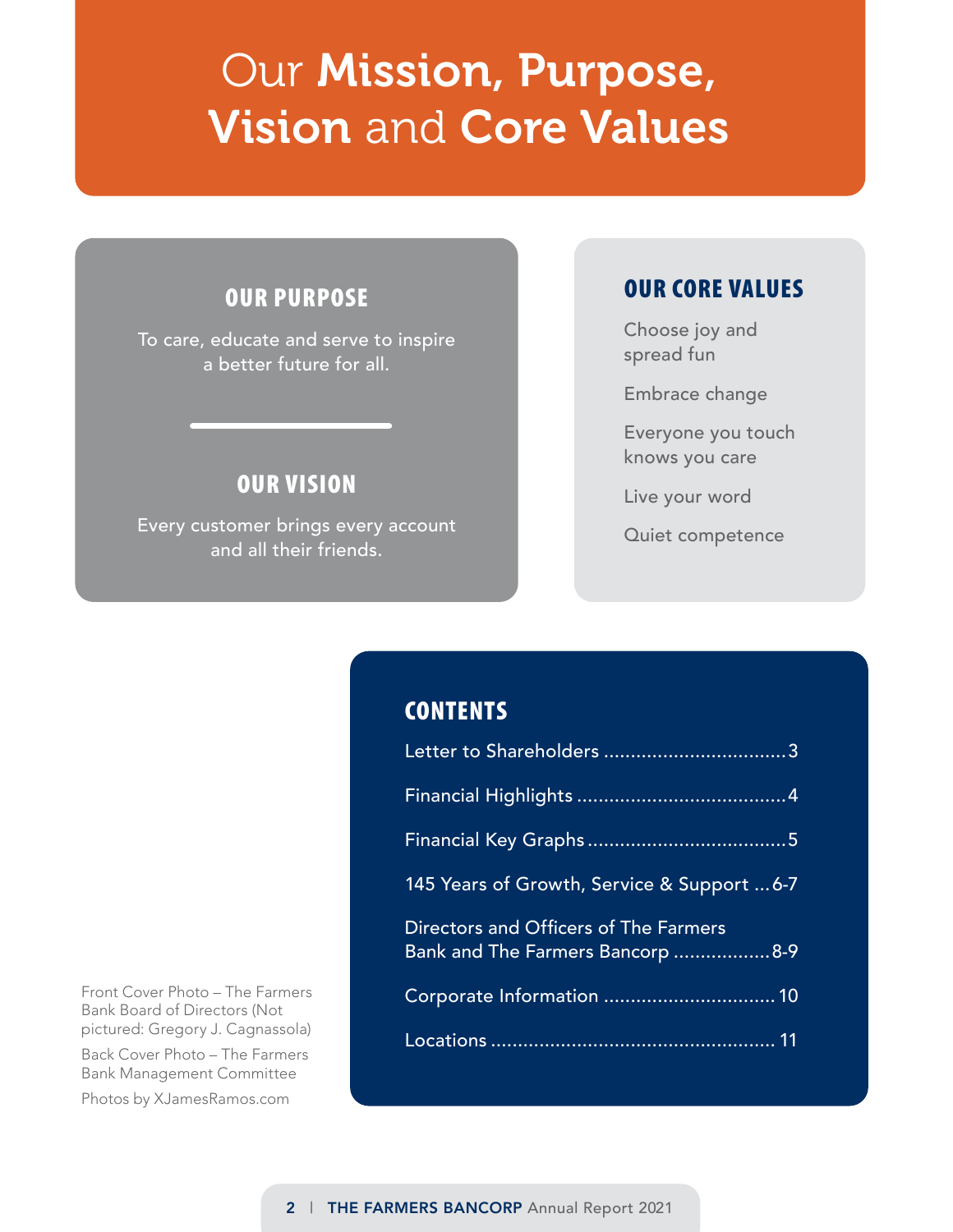# Letter to Shareholders

#### Dear Shareholders,

This past year has been filled with highs and lows. The low interest rates led to historically high mortgage volume. As we sell most of our long-term fixed-rate mortgages in the secondary market, our net gains on sales of loans added \$1,870,000 to our income. In addition, we recognized \$2,288,000 in Paycheck Protection Program (PPP) fees. These, as well as strong operating earnings, led to a record year in net income. For the fiscal year ending June 30, 2021, we experienced a return on average assets of 1.54% and return on average equity of 13.11% (compared to the previous year's 1.37% and 11.25%, respectively). Total loans increased marginally due to significant PPP loan forgiveness, while deposits and short-term borrowings increased by 13.79%.



Another high point for the year was The Farmers Bank's 145<sup>th</sup> anniversary. We celebrated by giving teams of two employees \$145 to make a positive impact in our communities. Not only did they benefit over 20 different organizations, but the employees also learned a lot about the community, and it stirred a desire to become more involved. This effort illustrates what we mean by *Community Banking with a Capital C*.

I am excited to announce that we have recently added two highly qualified and esteemed individuals to supplement our Board, Barb Cutillo and Kyle DeFur. They bring tremendous business acumen as well as community and employee focus. Please read the Annual Report for more detailed information about each of them. We are sad to say goodbye to long-time director Stephen Rothenberger. Steve embodies our core value of Quiet Competence. He can be counted upon to absorb and understand even the most complex issues, and he responds with clarity and common sense. We thank Steve for his many years of service to the bank and its shareholders.

This year, we launched The Farmers Bank Way (TFBW) with all of our employees. The Farmers Bank Way defines the behaviors that express our purpose: "to care, educate and serve to inspire a better future for all." It also clarifies our core values and customer care standards. This important initiative is to ensure that we attract and retain the best talent and continually provide great value for our customers.

I am exceedingly proud of our employees and how they have responded to the myriad of challenges and changes that were part of this past year. Through it all, they took excellent care of our customers, and they also took care of each other. Their efforts and commitment show in the incredible and record-breaking results that were achieved this past year.

In closing, I would like to thank our shareholders for the trust you place in us, our customers for allowing us to serve you, and our employees for your hard work and dedication to The Farmers Bank Way!

The Farmers Bank… my bank for life. With kind regards, Karen F. Gregerson President & CEO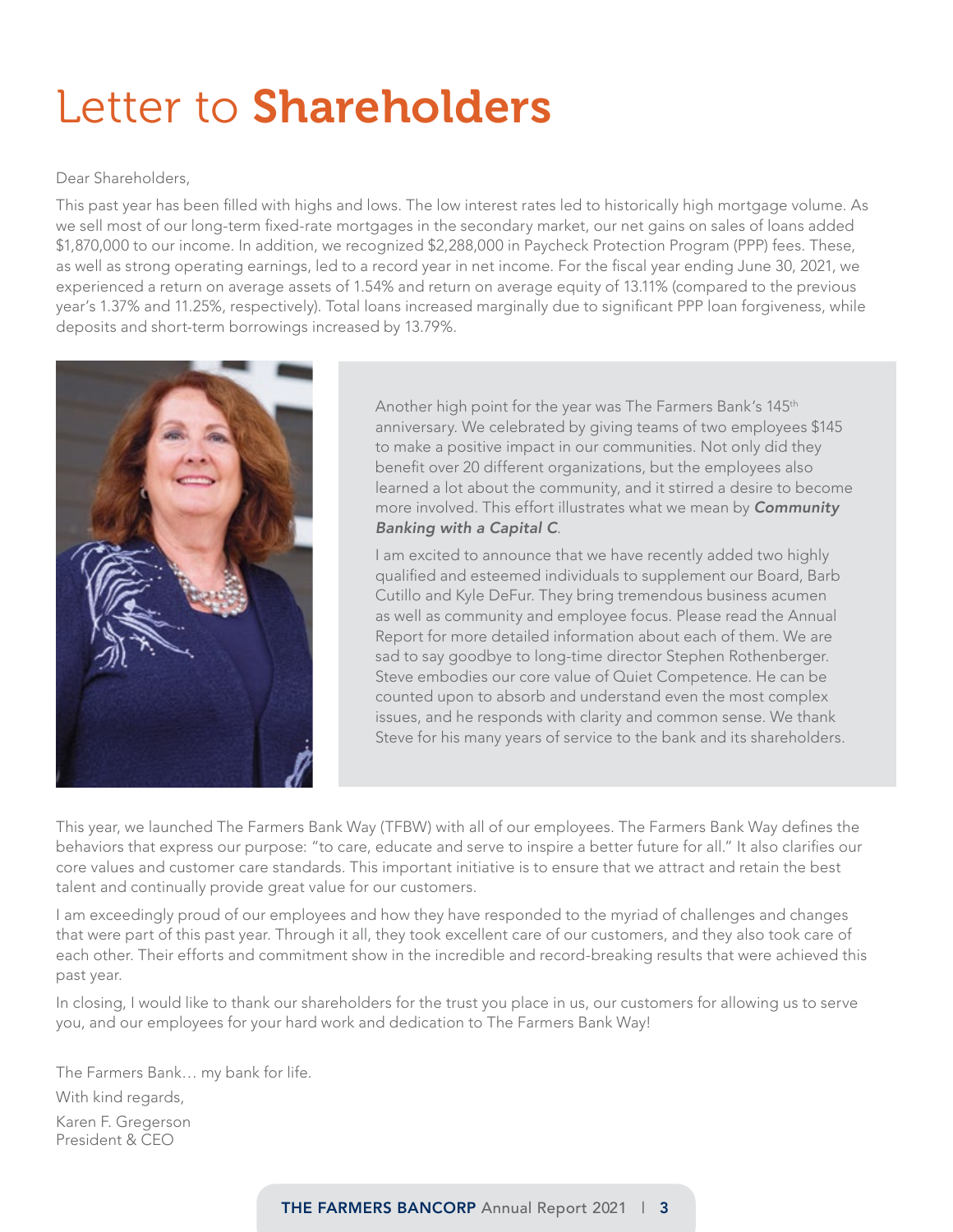# Financial Highlights

*Dollar amounts in thousands, except per share data Fiscal year ending June 30*

|                                               | 2021                    | 2020                  | % CHANGE |
|-----------------------------------------------|-------------------------|-----------------------|----------|
| <b>EARNINGS</b>                               |                         |                       |          |
| Net income                                    | $\mathcal{Z}$<br>11,136 | $\mathbb{S}$<br>8,439 | 31.96%   |
| Cash dividends paid                           | 2,387                   | 2,305                 | 3.56     |
| <b>PER COMMON SHARE</b>                       |                         |                       |          |
| Earnings                                      | $\mathcal{L}$<br>5.41   | $\mathcal{L}$<br>4.10 | 31.95%   |
| Cash dividends paid                           | 1.16                    | 1.12                  | 3.57     |
| Book value at year-end                        | 43.22                   | 39.31                 | 9.95     |
| <b>RATIOS</b>                                 |                         |                       |          |
| Return on average assets                      | 1.54%                   | 1.37%                 | 12.41%   |
| Return on average equity                      | 13.11                   | 11.25                 | 16.53    |
| <b>AT YEAR-END</b>                            |                         |                       |          |
| Assets                                        | 761,825<br>$\mathbb{S}$ | \$677,393             | 12.46%   |
| Securities                                    | 198,762                 | 146,314               | 35.85    |
| Total loans, including<br>loans held for sale | 469,501                 | 468,246               | 0.27     |
| Deposits and short-term<br>borrowings         | 659,319                 | 579,404               | 13.79    |
| Shareholders' equity                          | 88,984                  | 80,822                | 10.10    |

The complete set of audited financial statements is available online at www.thefarmersbank.com. For a printed copy, please contact The Farmers Bank Finance Department at 765-654-8731.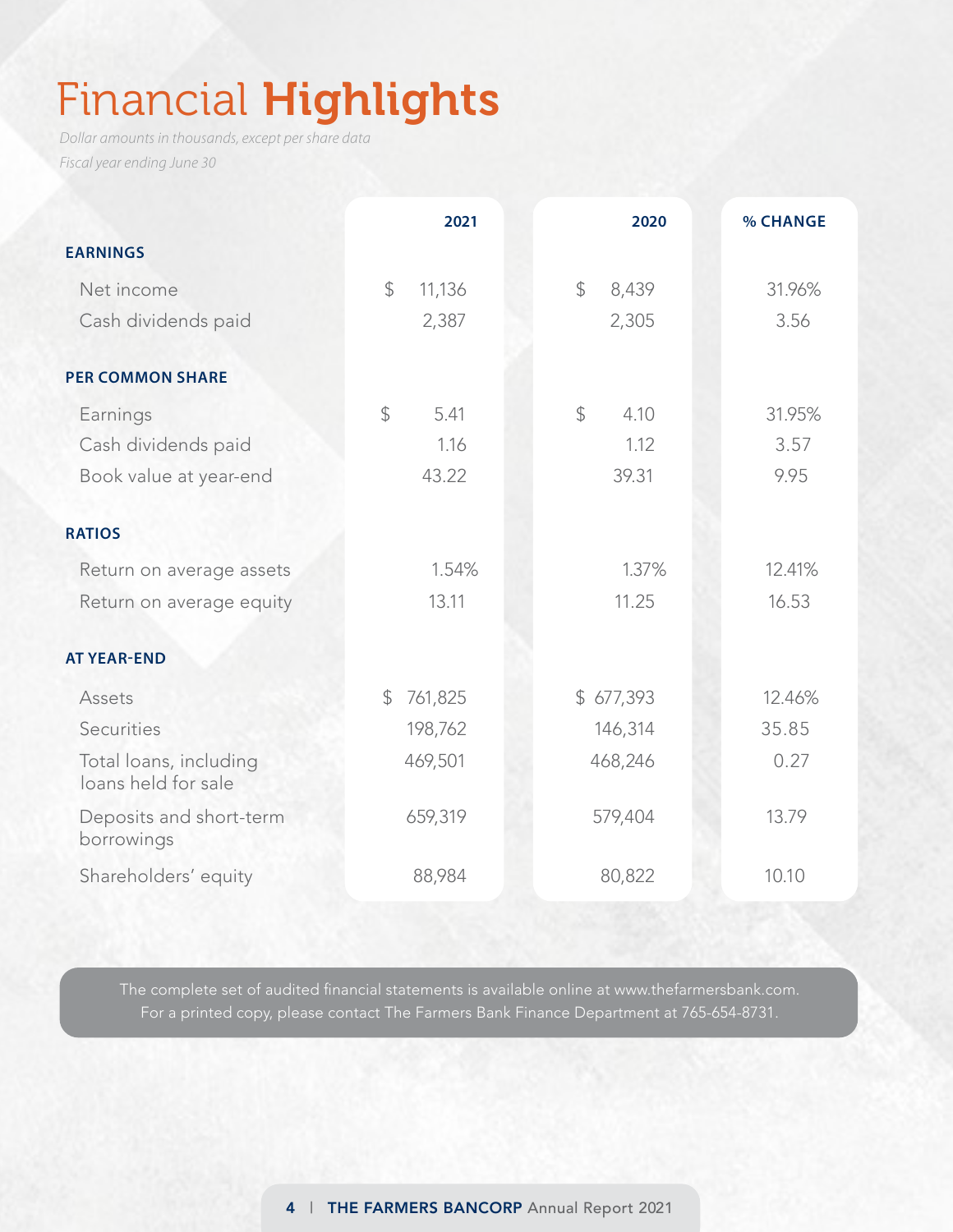# Financial Key Graphs

*Fiscal year ending June 30*



#### TOTAL ASSETS



### TOTAL DEPOSITS & SHORT-TERM BORROWINGS



#### BOOK VALUE



### DILUTED EARNINGS



### CASH DIVIDENDS PAID



\*Special \$0.25 dividend paid in September 2018.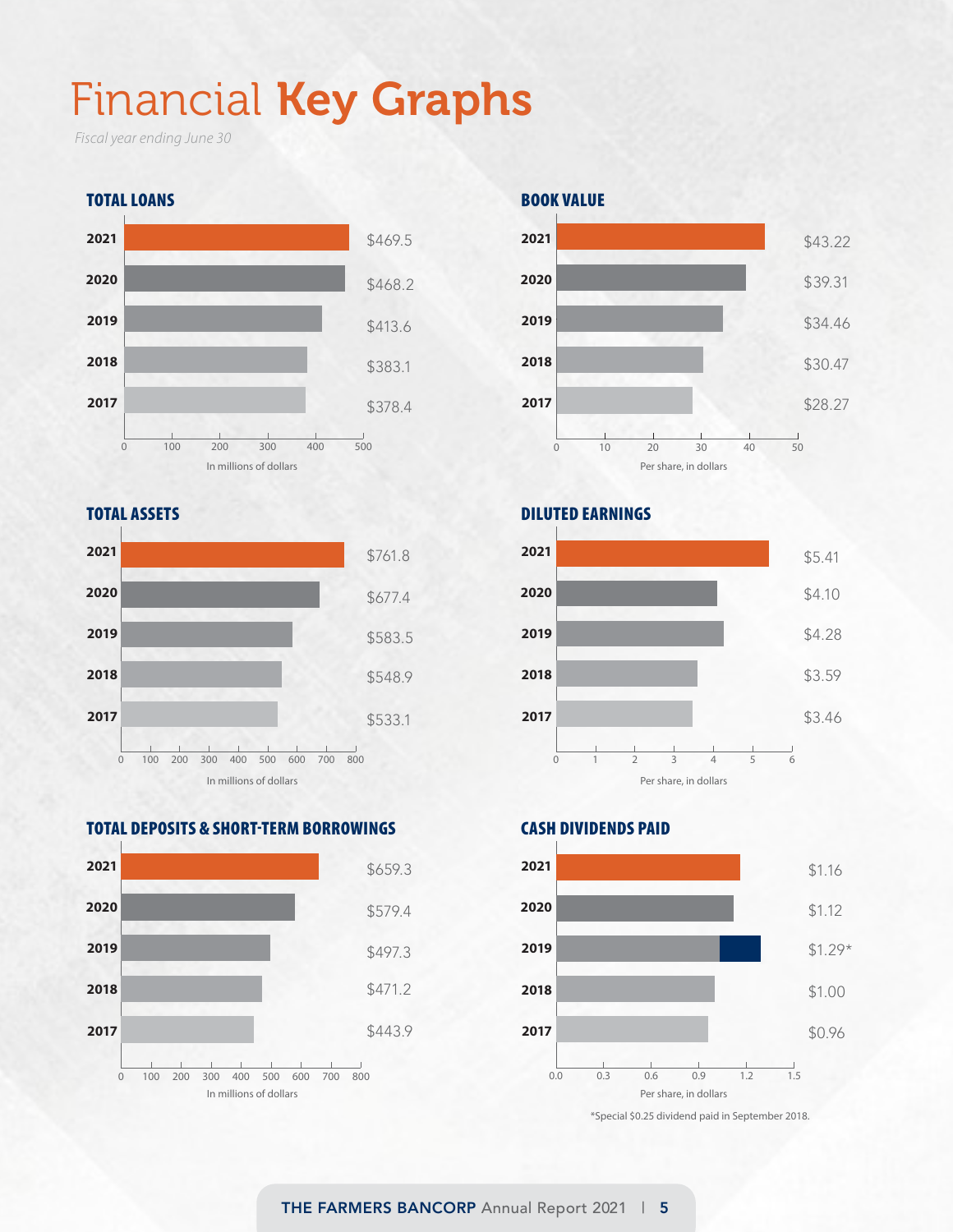# 145 Years of Growth, Service & Support



It's no secret that the past two years have been fraught with challenges. But The Farmers Bank has persevered through every hardship for the past 145 years. Time and time again, we have proven that no matter the circumstances or difficulties that befall us, we are ready to serve as a pillar of enduring strength and support for our community – and this last year was no exception. Despite ongoing effects of the COVID-19 pandemic, we were able to launch a Pay It Forward campaign, welcome new Board members and more.

*From all of us at The Farmers Bank, thank you for the role you have played in helping us reach this anniversary. We look forward to serving our customers, shareholders, and the communities we serve for another 145 years and beyond!* 

## Pay It Forward Campaign

At The Farmers Bank, serving our communities is at the core of who we are. Unfortunately, COVID-19 caused many of our community outreach efforts to be put on hold – so we got creative!

During the month of June, in celebration of our 145<sup>th</sup> anniversary, employees were encouraged to team up in groups of two, with each team receiving \$145 to Pay It Forward to someone in need. Employees were asked to purchase items and personally deliver them to organizations in the communities we serve.

The Pay it Forward Campaign provided over \$8,500 to organizations in our local communities. Many of the supplies were also purchased locally – making the gifts twice as impactful.

![](_page_5_Picture_8.jpeg)

![](_page_5_Picture_9.jpeg)

### Karen Gregerson Named IBA Woman of the Year

Karen F. Gregerson, President and CEO of The Farmers Bank, was honored with the 2020 Indiana Bankers Association Woman of the Year award. This annual award recognizes a woman in banking who is community-active

and achievement-oriented, and who contributes to team success. Gregerson had 34 years of financial experience with a northeast Indiana bank before joining The Farmers Bank in 2016. She serves in leadership as a board member of the Indiana Statewide Certified Development Corporation and as a director of the Federal Home Loan Bank of Indianapolis. Additionally, she has served on a number of boards within the community. Congratulations to Karen and thank you for your service to all!

![](_page_5_Picture_13.jpeg)

### Stephen Rothenberger Retires From Board of **Directors**

Stephen G. Rothenberger has been a director of The Farmers Bank since 1994 – serving on the Audit, Asset/ Liability, Directors Loan and 401K Committees. Early in his career, Mr. Rothenberger worked as a commercial

lender in Illinois before returning to Clinton County to his family farm. He retired from grain and hog farming after 25 years and subsequently joined The Farmers Bank as Investment Officer in the Trust Department, where he served for 10 years. Mr. Rothenberger brought a unique perspective to our Board based on his banking experience as well as his knowledge of the agricultural industry on a local, regional and national level. We thank him for his many years of dedicated service and leadership!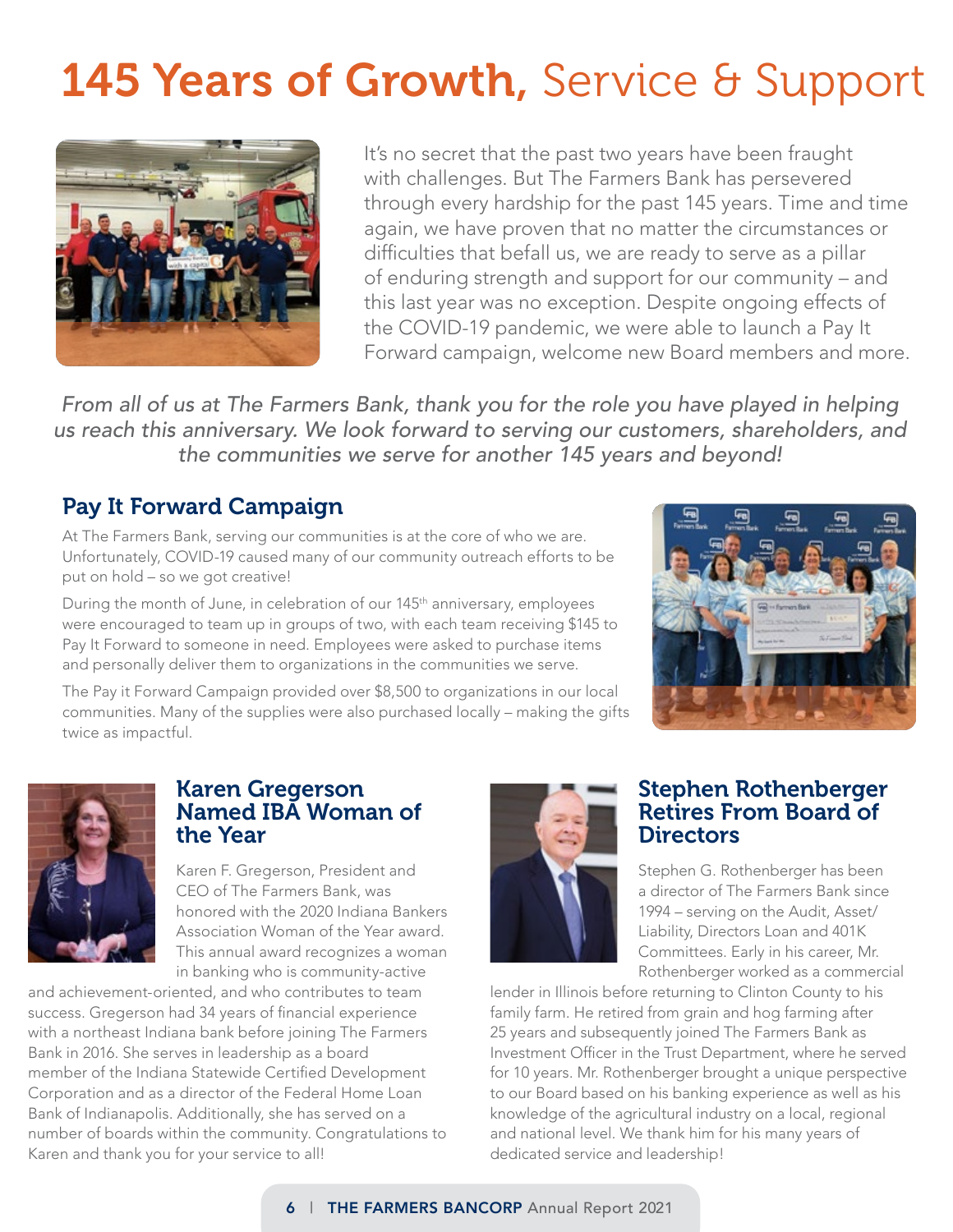![](_page_6_Picture_0.jpeg)

### A Tribute to Fred Agnew

The Farmers Bank family was sad to learn that Fred K Agnew – former President and Chairman of the Board of Directors – passed away on March 28, 2021, after a long illness.

Fred began his career at The Farmers Bank in 1967. He was President of The Farmers Bank from 1986–1995 and served as Chairman of the Board of Directors from 1995–2008. He left his mark on the bank in countless ways, and he will forever be remembered for his dedication to the community along with his sense of humor and love of food.

We offer our deepest sympathies to his son, Charles, and daughter, Nancy, and we pray that he may rest in peace.

## New Board of Directors Members

Recently, we welcomed Barb Cutillo and Kyle DeFur to our Board of Directors. "We are excited to have both Barb and Kyle join our Board of Directors," said Karen F. Gregerson, President and Chief Executive Officer. "They embody the spirit of community, and I am confident they will bring additional insight, expertise and energy to our growing bank."

![](_page_6_Picture_7.jpeg)

Barb Cutillo received her Bachelor of Science (BS) degree in accounting from the University of Kentucky. She received her Master of Business Administration (MBA) degree from Kelley School of Business, Indiana University, majoring in finance and entrepreneurship. In addition to serving on the Board of The Farmers Bank, she is Lecturer of

Management at Kelley School of Business at IUPUI in Indianapolis, Indiana, and the Managing Director of Prasada Consulting, LLC, in Indianapolis, Indiana. As cofounder of Stonegate Mortgage, she grew the company from a small residential broker to a publicly traded national residential mortgage lender and servicer. She is a licensed CPA in the state of Indiana. At various times in her career, she has been a member of Indiana Society for CPAs, American Institute of CPAs, Financial Executives Institute, Society for Human Resource Management, Mortgage Bankers Association and Angel Capital Association. Barb was named an IBJ "Woman of Influence" in 2013 and has served her community by her involvement in a number of organizations, including Board Member of Boys & Girls Club of Indianapolis and Executive Committee Member – Dean's Council for Kelley School of Business Indianapolis. Barb currently resides in McCordsville, Indiana, with her two college-age daughters, Anna and Kate, and likes to travel, read and practice yoga.

![](_page_6_Picture_10.jpeg)

Kyle DeFur received his Bachelor of Arts (BA) degree from Anderson University in Anderson, Indiana. He received his Master of Business Administration (MBA) degree from Xavier University in Cincinnati, Ohio. Kyle also received his Master of Hospital and Health Administration (MHA) degree from Xavier University. In addition to serving on

the Board of The Farmers Bank, he is President of trueU, Indianapolis. Prior to that, Kyle was President of Ascension St. Vincent Indianapolis Hospital. At various times in his career, he has been a member of the American College of Healthcare Executives, a graduate of the two-year intensive Ascension Health Formation for Catholic Healthcare Ministry Leadership Program, named as one of the "100 Leaders of Great Hospitals in America" and "300 Hospital and Health System Leaders to Know," and was mentor of the year at the 2019 Inspire Awards. Kyle has served his community by serving as a mentor to a number of young leaders in their 20s and 30s. He is currently on the board of EDGE Mentoring and Anderson University. When not working, Kyle enjoys spending time with his wife of over 30 years, Dana. They have two married sons, Cameron and Clayton, and two grandsons. He enjoys golf, reading and serving at his church.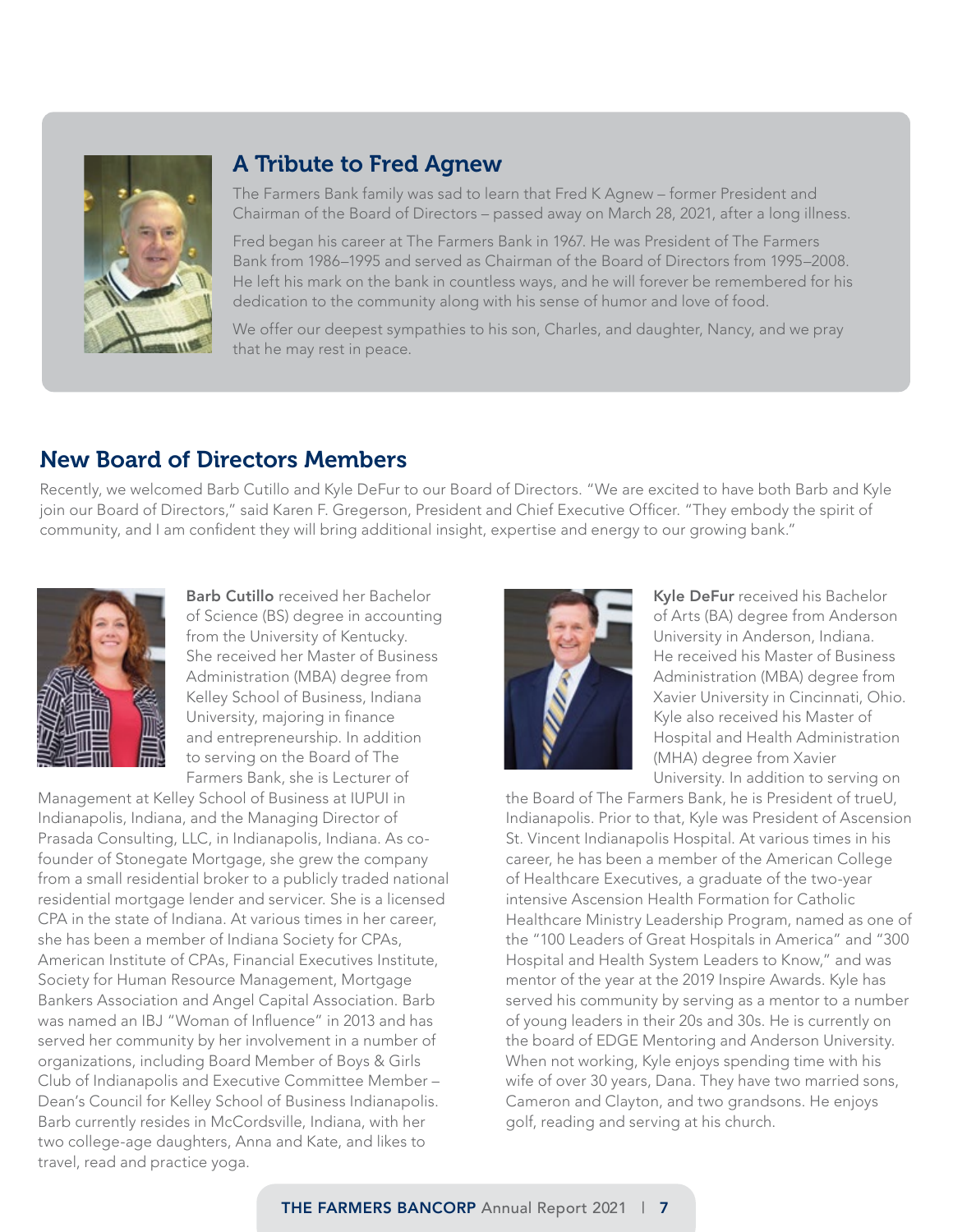# Directors and Officers

### DIRECTORS OF THE FARMERS BANK AND THE FARMERS BANCORP

Gregory J. Cagnassola *Partner, DeFur Voran LLP*

Thomas D. Crawford *Retired Administrator/CEO, St. Vincent Frankfort Hospital*

Barb Cutillo *Managing Director, Prasada Consulting, LLC*

Kyle DeFur *President, trueU*

Karen F. Gregerson *President and Chief Executive*  Officer, The Farmers Bank

Daniel J. Lahrman *President, Daniel Lahrman Farms, Inc.*

James D. Moore *Attorney,* Ryan, Moore, Cook, Triplett *& Albertson, LLP*

Jack W. Ransom Retired Businessman, Kramer Brothers Lumber Company, Inc.

Edwin C. Sahm *President, Sahm's Companies*

Stanley K. Smith *President, Gill Construction & Management, Inc.*

#### OFFICERS OF THE FARMERS BANCORP

Jack W. Ransom Chairman of the Board

Stanley K. Smith Vice Chairman of the Board

Karen F. Gregerson *President*

Bradley S. Cunningham *Vice President and Secretary*

Chad Kozuch Treasurer

James D. Moore Assistant Secretary to the Board

#### OFFICERS OF THE FARMERS BANK

ADMINISTRATION Karen F. Gregerson President/Chief Executive Officer

Kim Compton *Senior Vice President/* Chief Strategy Officer

Bradley S. Cunningham *Senior Vice President of* Commercial Banking

Donna Howell *Senior Vice President/* Chief Operations Officer

Chad Kozuch *Senior Vice President/* Chief Financial Officer

Mark S. Novak *Senior Vice President/* Chief Credit Officer

Steven A. Walter *Senior Vice President of*  Consumer Banking

#### ACCOUNTING / FUNDS MANAGEMENT

Stephanie Buntin *Senior Financial Analyst*

Ryan Kaufman *Controller*

#### AUDIT / COMPLIANCE / SECURITY

Carroll Valentino *Vice President/Risk Management*  Officer/Information Security Officer

Tammy Dunham Compliance Officer/CRA Officer

Kathleen W. Knoll *Internal Auditor*

#### **COLLECTIONS**

Brandi Dunn *Retail Credit Manager*

William J. Popich Special Assets Officer

#### COMMERCIAL BANKING

Allison A. Bramblett Treasury Management Officer

Brian P. Carroll *Vice President/Senior*  Commercial Banking Officer Kendra M. Chastain *Agricultural and Commercial*  Banking Officer

Andrew V. Cripe *Vice President of Commercial/* Ag Banking

Bryon Dispennett *Merchant Services Manager*

Brian Jimenez Commercial Banking Officer

Joshua D. Kline Commercial Banking Officer/ SBA Lender

Tracy Mosson *Senior Credit Analyst*

Alan Oyler *Vice President/Senior Commercial*  Banking Officer

Dwain Pitzer *Vice President/Senior Commercial*  Banking Officer

Susan M. Ruch Small Business Lender

#### HUMAN RESOURCES

Cindy L. Swope *Vice President/Director of Human Resources*

Casie Ticen Training Director

LOAN ADMINISTRATION Theda Anderson *Loan Operations Manager*

Erin Matz Loan Operations Officer

MARKETING Lisa L. Ferguson *Director of Marketing*

MORTGAGE LENDING Andrea Smart Mortgage Loan Officer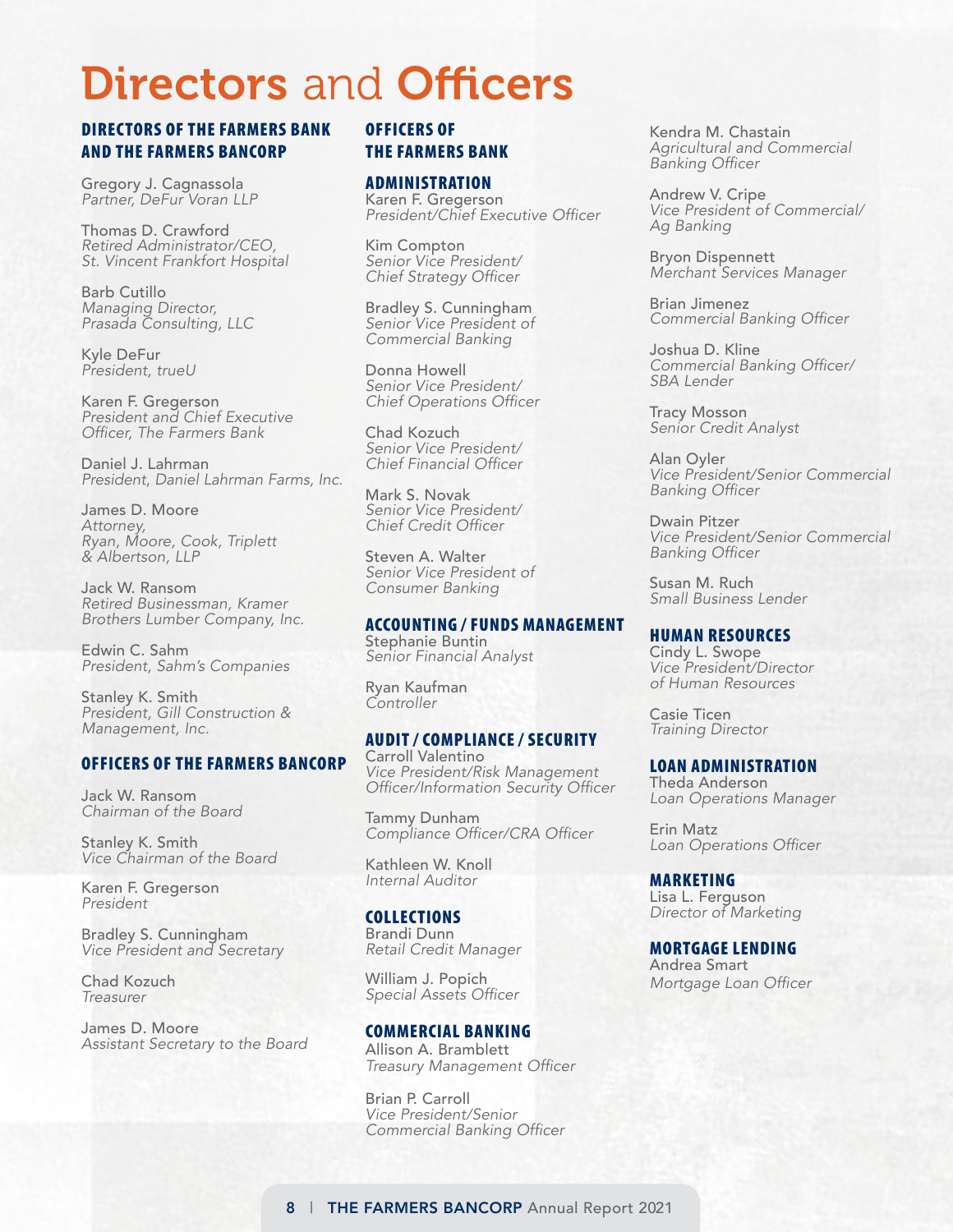## **Directors and Officers (cont.)**

OPERATIONS Denisa D. Stetler Deposit Operations Officer

RETAIL BANKING Jeffrey K. Davis *Consumer Loan Manager*

Russ Doyle *Consumer Loan Portfolio Manager*

Leota Walker Manager of Branch Administration

#### FISHERS OFFICE Ashley Roose

Branch Manager

Nick Jennings Assistant Branch Manager

### FRANKFORT OFFICE

Lorita Pearson Branch Manager

Brittini Fairclough Assistant Branch Manager KIRKLIN OFFICE Sandra Brant Branch Manager

#### LEBANON OFFICE Janis Braner

Branch Manager

Lori Allen Assistant Branch Manager

Grant Doyle Consumer Loan Officer

#### MICHIGANTOWN OFFICE Sandra Brant Branch Manager

MULBERRY OFFICE Kathy Ledman Branch Manager

#### NOBLESVILLE OFFICE

Sydney S. Loomis *Assistant Vice President/Small*  Business Banker/Market Manager

Jamie White Assistant Branch Manager

#### ROSSVILLE OFFICE Kathy Ledman Branch Manager

SHERIDAN OFFICE Brittany Breen Branch Manager

#### INVESTMENT & TRUST SERVICES

Tamara S. Moss *Vice President and Manager of*  Investment & Trust Services

Greg Clapp *AAMS®/Assistant Vice President/* Trust Investment Officer

Yvonne Baird Trust Administration Officer

Austin Hoover Trust Investment Officer

Russ Odle Personal Trust Officer

![](_page_8_Picture_29.jpeg)

Gregory J. Cagnassola Thomas D. Crawford

![](_page_8_Picture_31.jpeg)

![](_page_8_Picture_33.jpeg)

Barb Cutillo

![](_page_8_Picture_35.jpeg)

Kyle DeFur

![](_page_8_Picture_37.jpeg)

Karen F. Gregerson

![](_page_8_Picture_39.jpeg)

Daniel J. Lahrman

![](_page_8_Picture_41.jpeg)

James D. Moore

![](_page_8_Picture_43.jpeg)

![](_page_8_Picture_45.jpeg)

Jack W. Ransom Edwin C. Sahm Stanley K. Smith

![](_page_8_Picture_47.jpeg)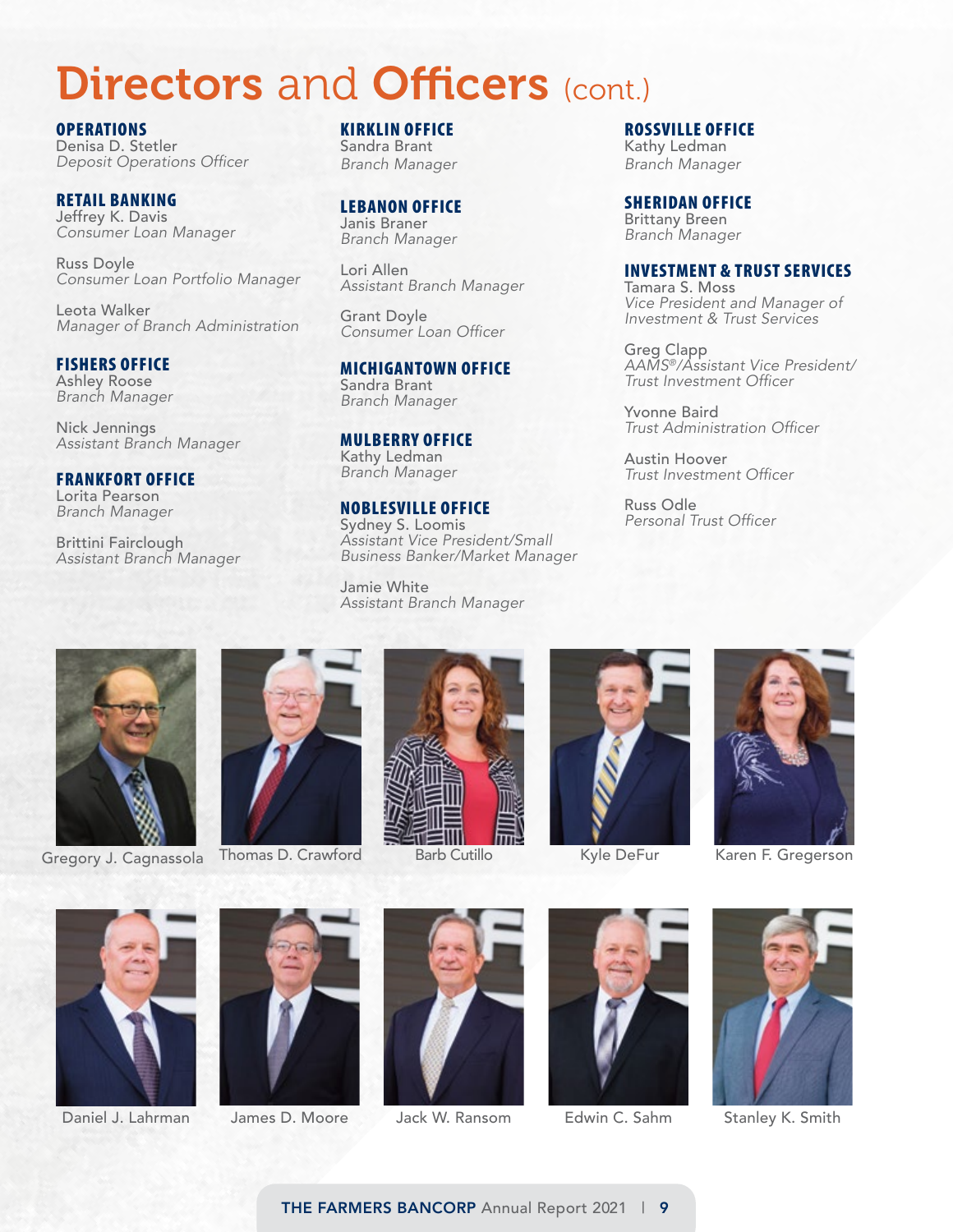# Corporate Information

![](_page_9_Picture_1.jpeg)

#### **INDEPENDENT AUDITORS**

317-383-4000 Indianapolis, IN 46244-0998 P.O. Box 44998 Suite 700 201 North Illinois Street BKD, LLP

#### **EMAIL ADDRESS**

contactus@thefarmersbank.com

**WEBSITE**

www.thefarmersbank.com

#### **ANNUAL MEETING**

represented as fully as possibleat the meeting. to ensure that the stock of thecorporation will be are urged to sign and return theirproxies promptly statement, is mailed to shareholders.Shareholders formal notice of this meeting, together witha proxy 100 Golf Preserve Lane, Frankfort, Indiana 46041.A 2021, at 2:00 p.m. at Arborwood by Shoup's, Farmers Bancorp will be held Thursday, October 14, The annual meeting of the shareholders of The

#### **TRANSFER AGENT**

The Farmers Bancorp 9 East Clinton Street P.O. Box 129 Frankfort, IN 46041-0129 765-654-8731

#### **STOCK INFORMATION**

Persons interested in buying or selling our stock (ticker symbol: FABP) should contact:

#### **RAYMOND JAMES**

222 South Riverside Plaza 7th Floor Chicago, IL 60606 800-800-4693

#### **BOENNING & SCATTERGOOD**

400 Lydia Street Suite 100 Carnegie, PA 15106 800-889-6440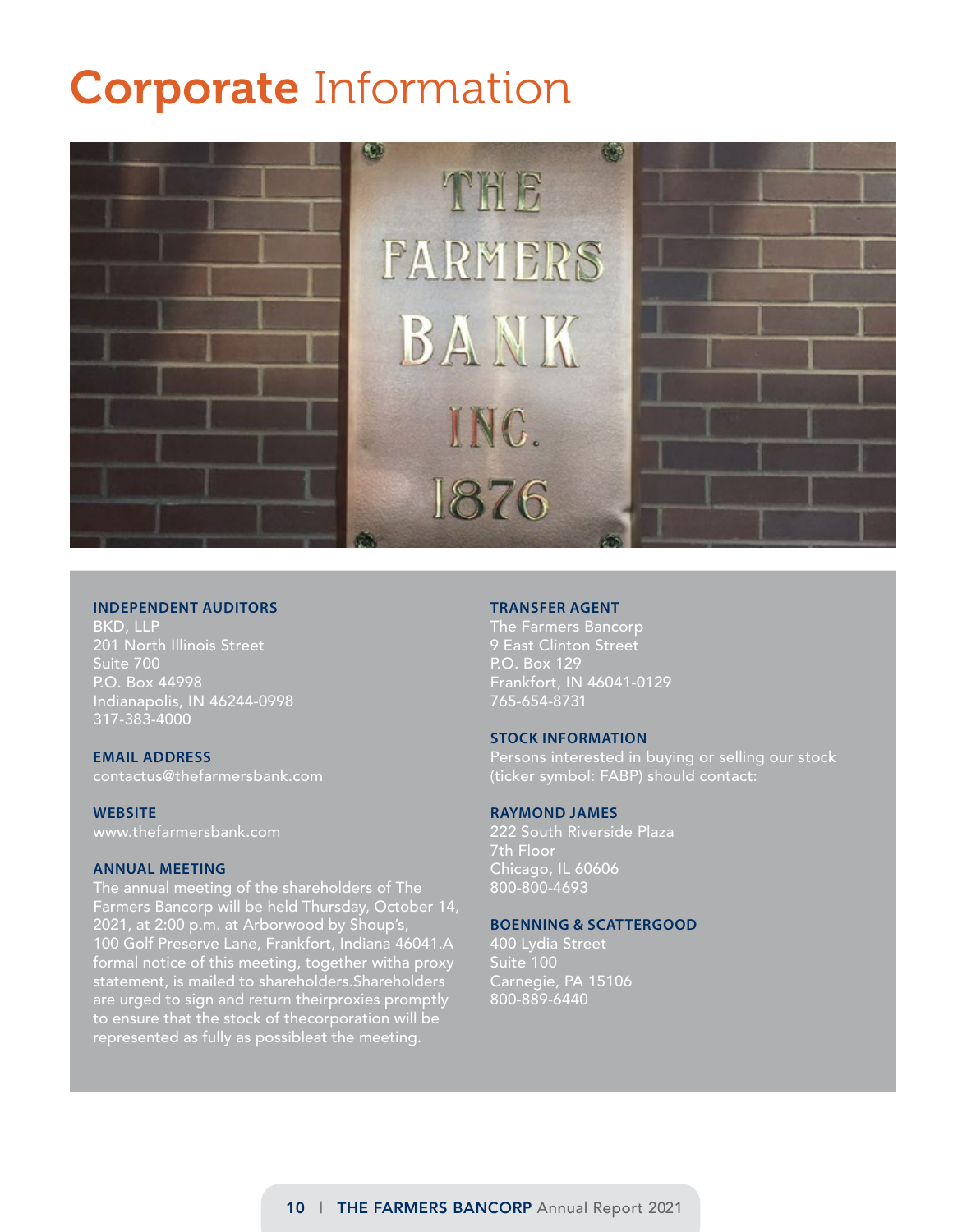# Locations of The Farmers Bank

![](_page_10_Picture_1.jpeg)

#### FRANKFORT OFFICE \_\_\_\_\_\_\_\_\_\_\_\_\_\_\_\_\_\_\_\_\_\_\_\_\_\_\_\_\_\_

9 East Clinton Street P.O. Box 129 Frankfort, IN 46041-0129 765-654-8731

![](_page_10_Picture_4.jpeg)

#### NOBLESVILLE OFFICE \_\_\_\_\_\_\_\_\_\_\_\_\_\_\_\_\_\_\_\_\_\_\_\_\_\_\_\_\_\_

16940 Clover Road Noblesville, IN 46060-3643 317-773-3100

![](_page_10_Picture_7.jpeg)

#### FISHERS OFFICE \_\_\_\_\_\_\_\_\_\_\_\_\_\_\_\_\_\_\_\_\_\_\_\_\_\_\_\_\_\_

7126 East 116th Street Fishers, IN 46038-1729 317-841-5960

![](_page_10_Picture_10.jpeg)

#### ROSSVILLE OFFICE \_\_\_\_\_\_\_\_\_\_\_\_\_\_\_\_\_\_\_\_\_\_\_\_\_\_\_\_\_\_

5450 West State Road 26, Suite 300 Rossville, IN 46065-9479 765-379-2535

![](_page_10_Picture_13.jpeg)

#### KIRKLIN OFFICE \_\_\_\_\_\_\_\_\_\_\_\_\_\_\_\_\_\_\_\_\_\_\_\_\_\_\_\_\_\_

110 North Main Street P.O. Box 188 Kirklin, IN 46050-0188 765-279-8351

![](_page_10_Picture_16.jpeg)

## SHERIDAN OFFICE<br>————————————————————

987 South White Avenue P.O. Box 211 Sheridan, IN 46069-0211 317-758-9620

![](_page_10_Picture_19.jpeg)

#### LEBANON OFFICE \_\_\_\_\_\_\_\_\_\_\_\_\_\_\_\_\_\_\_\_\_\_\_\_\_\_\_\_\_\_

2304 North Lebanon Street Lebanon, IN 46052-1110 765-482-4556

![](_page_10_Picture_22.jpeg)

## WESLEY MANOR OFFICE

1555 North Main Street Frankfort, IN 46041-1167 765-654-6719

![](_page_10_Picture_25.jpeg)

## MICHIGANTOWN OFFICE

219 Main Street P.O. Box 298 Michigantown, IN 46057-0298 765-249-2216

![](_page_10_Picture_28.jpeg)

#### MULBERRY OFFICE \_\_\_\_\_\_\_\_\_\_\_\_\_\_\_\_\_\_\_\_\_\_\_\_\_\_\_\_\_\_

145 East Jackson Street P.O. Box 280 Mulberry, IN 46058-0280 765-296-3733

![](_page_10_Figure_31.jpeg)